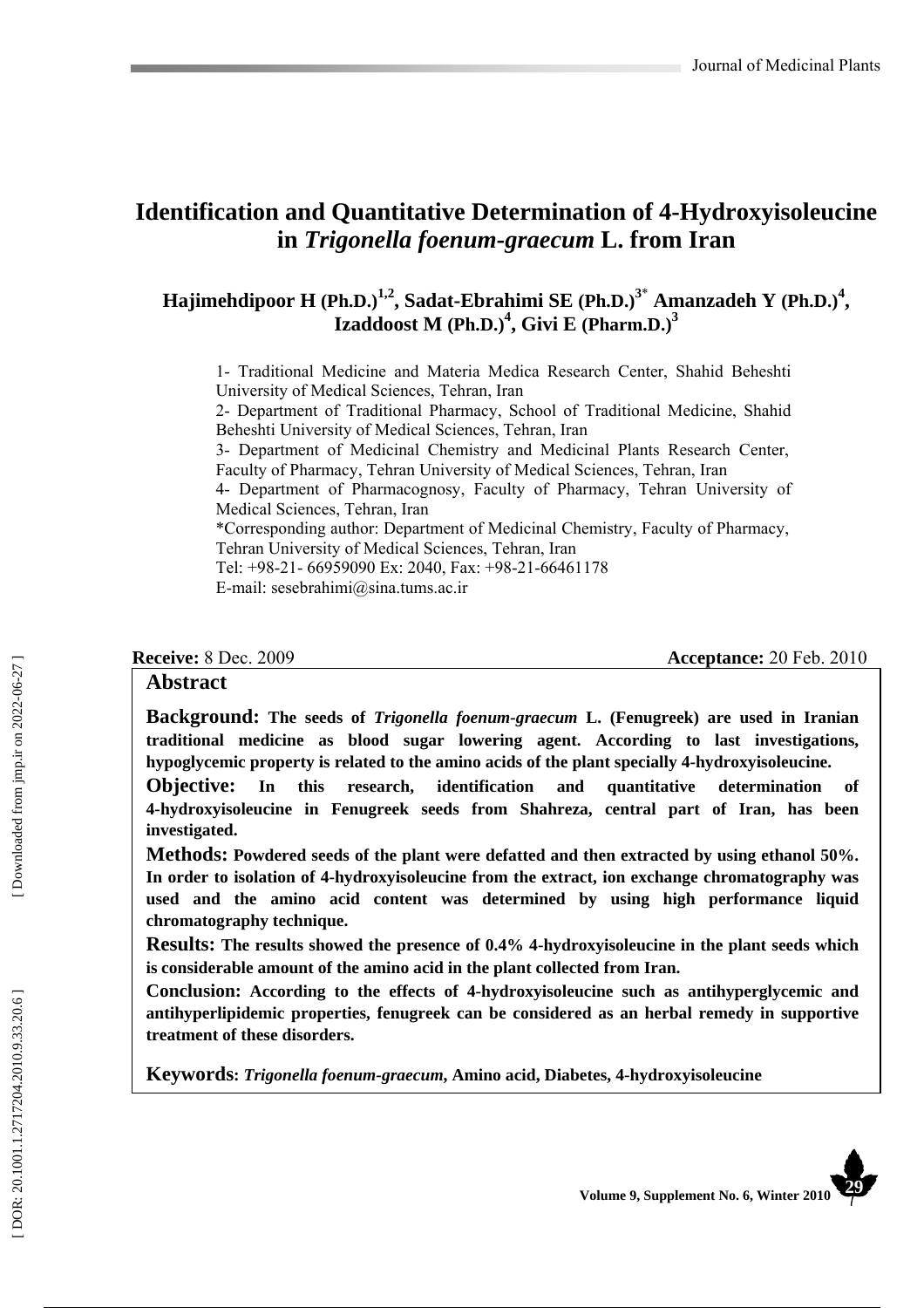# **Introduction**

*Trigonella foenum-graecum* L. (Legominosae) is one of the oldest medicinal plants and is native to southeastern Europe, northern Africa and western Asia, but it widely cultivated in other parts of the world. It is known commonly fenugreek. Fenugreek seeds often have a pungent aroma and may have a bitter taste, which is said to be similar to celery. The seeds of the plant contain many active compounds such as iron, vitamin A, B, C, phosphates, flavonoids, saponins, alkaloids such as trigonelline and amino acids [1]. The leaves and seeds are used for medicinal purposes. Applications of fenugreek were documented in ancient Egypt, where it was used in incense and to embalm mummies. In modern Egypt, fenugreek is steel used as a supplement in wheat and maize flour for bread-making [2]. In ancient Rome, fenugreek was purportedly used to aid labor and delivery. In traditional Chinese medicine, fenugreek seeds are consumed as a tonic, as well as a treatment for weakness and edema of legs [3]. In India, fenugreek is commonly used as a condiment and used medicinally as a lactation stimulant [4]. In Iranian traditional medicine the seeds are used as tonic and blood sugar lowering [5]. The possible hypoglycemic properties of oral fenugreek seed powder have been suggested by the results of preliminary animal and human trials. The studies showed that defatted seeds are thought to be associated with the hypoglycemic effects of fenugreek. These effects have not been observed in studies of lipid extracts [3]. Other Clinical studies conducted on fenugreek have focused on investigating a specific sub-fractions of the fenugreek seeds or, in the alternative, have focused on the specific effect of 4-hydroxyisoleucine in animals and humans with diabetes or lipid disorder [1]. They proved 4-hydroxyisoleucine is a potent blood sugar lowering [6-8] and anti-dyslipidemic agent [8, 9].

4-Hydroxyisoleucine is a branch amino acid which has been extracted from seeds of fenugreek and it has not been found in mammalian. The studies have confirmed the presence of 4-hydroxyisoleucine in fenugreek seeds in two diastroisomers: the major one being the  $(2S, 3R, 4S)$  configuration, representing about 90% of the total content of 4-hydroxyisoleucine, and the minor one being the (2R, 3R, 4S) configuration [10]. The major isomer is presently interesting with respect to experimental evidence indicating its ability to stimulate glucose-induced insulin secretion in micromolar concentrations [7]. Some studies have also shown that the natural analogue of 4 hydroxyisoleucine is more effective as an antidiabetic agent than a synthetic version. There is, therefore, a suggestion that the therapeutic effects of 4-hydroxyisoleucine are best obtained from extracts of the fenugreek seeds [1]. But another study has shown synthetic and natural 4-hydroxyisoleucine are same in hypoglycemic properties [11].

Since, the seeds of the plant are used in Iranian traditional medicine as antihyperglycemic agent, we decided to extract and evaluate the amount of 4 hydroxyisoleucineas as the most blood sugar lowering agent in the plant growing in Iran.

# **Materials and Methods**

## **General experimental procedures**

Ion exchange column chromatography was performed using Amberlite cation exchange resin CG50 (Sigma chemicals CO., USA). HPLC was carried out with Spherimage 80  $C_{18}$ column (5  $\mu$ m, 4×250 mm) using a Knauer controller and RF-10 A×L Fluorescence

Downloaded from jmp.ir on 2022-06-27]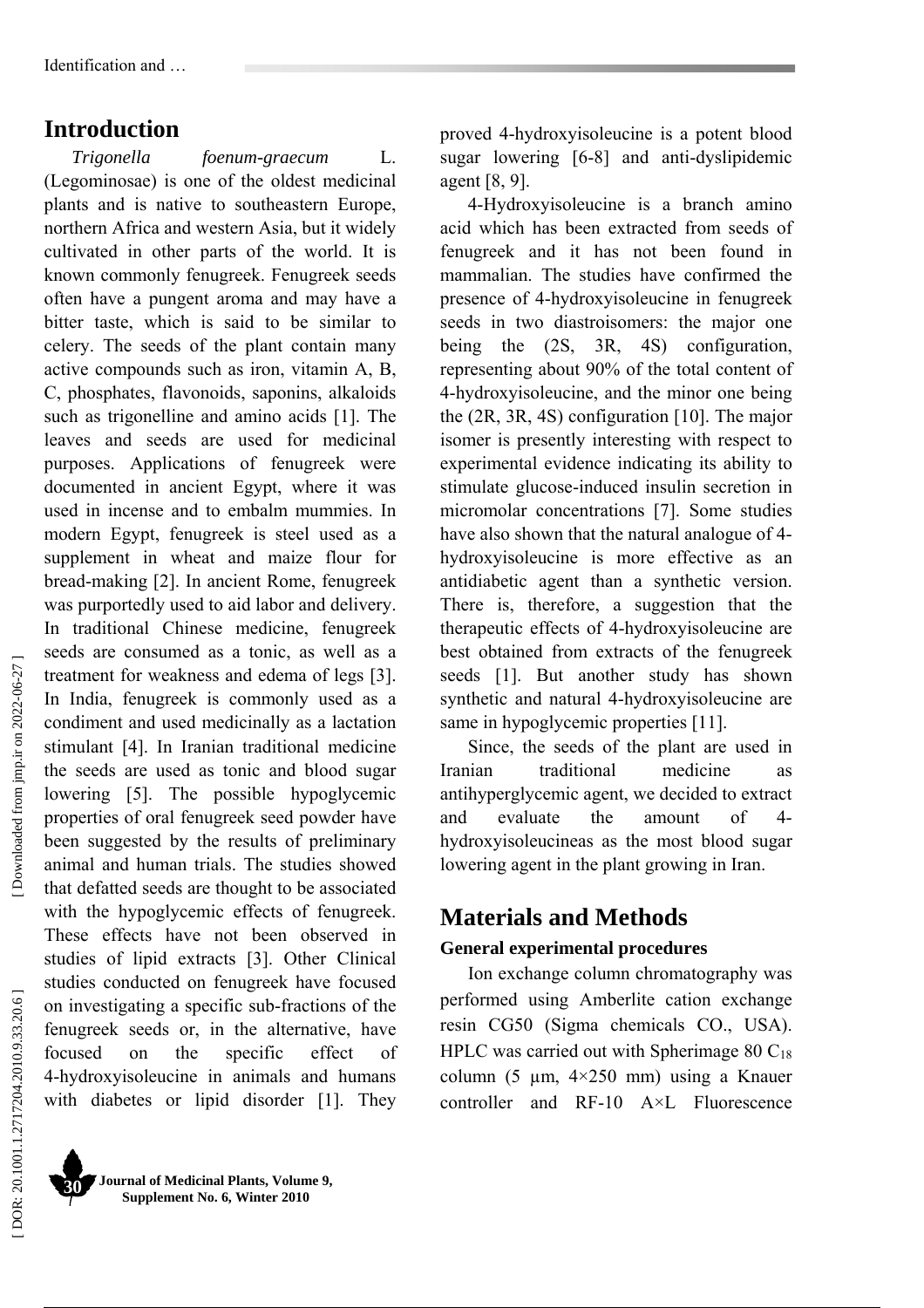detector. Paper chromatography was performed using cellulose paper (Watmann 1chr, Maidstone, UK). The standard of 4-hydroxyisoleucine was purchased from Toronto chemicals Co., Canada.

### **Plant Materials**

The seeds of *Trigonella foenum-graecum* L. were collected in summer 2006 from Shahreza, Isfahan province and identified in herbarium of faculty of pharmacy, Tehran University of medical sciences.

### **Extraction and isolation of amino acids**

Milled and powdered seeds of the plant (800 g) were macerated using petroleum ether (2 l, 24 h, 4 times) and ethanol 50% (1 l, 24 h, 4 times), respectively. In order to determination of free amino acids in each extract, spot test was performed using cellulose paper and ninhydrine as reagent [12]. The presence of amino acids was confirmed by purple spots on the paper. The results were obtained from spot test showed the presence of amino acids only in ethanol extract (total volume: 4 l). In order to separation of amino acids from ethanol extract, ion exchange chromatography method was used. At first, the column  $(2.5 \times 40$  cm) was washed with distilled water (0.5 L) and HCl 2 N (1 L), respectively, for 3 days. After acidifying the resin, distilled water was passed from the column until pH of elute became neutral. Then 100ml ethanol extract was subjected to the cation exchange column and eluted with distilled water (1 L) and ammonium hydroxide 1N (1 L), respectively. The fractions were collected (100 mL each one) when pH of elute became alkaline. Spot test was performed on each fraction and the fractions containing amino acids were mixed together (fraction A).

## **Identification and quantitative determination of 4-hydroxyisoleucine**

In order to identification and quantitative determination of 4-hydroxyisoleucine in fraction A, the fraction (ammonium hydroxide extract) concentrated under reduced pressure. Amino acids in dried extract were analyzed using OPA derivatization [13-15] and HPLC technique. At first, different concentration of 4-hydroxyisoleucine in distilled water were prepared and 2µL of each solution was derivated with OPA and then 10µl of final solution injected to HPLC instrument (run time= 55 min, flow rate= 0.8 ml/min,  $\lambda_{ex}$ =330nm,  $\lambda_{em}$ =440nm). A linear gradient from solvent A (sodium acetate 0.1M, pH 6.95: methanol: tetrahydrofuran; 92.5:5:2.5) to solvent B (methanol: tetrahydrofuran; 97.5:2.5) was used as mobile phase. After injection of standard solutions, 2 µl of sample solution (5 mg/ml) was derivated with OPA and injected to HPLC as same as standard solutions. Three replicates of each sample were injected. 4-hydroxyisoleucine in sample chromatogram was identified by comparing the retention time with that of reference standard and quantitatively determined by calibration curve of 4-hydroxyisoleucine  $(y= 324.83x-27.975, R^2=0.9995).$ 

# **Results**

Chromatograms of 4-hydroxyisoleucine and fenugreek extract have been shown in figures 1 and 2. As it is observed in figure 1, there are two peaks in standard chromatogram at retention times 22.0 and 24.2 minutes that are related to major and minor isomers of 4-hydroxyisoleucine, respectively. These two peaks are observed in sample chromatogram as

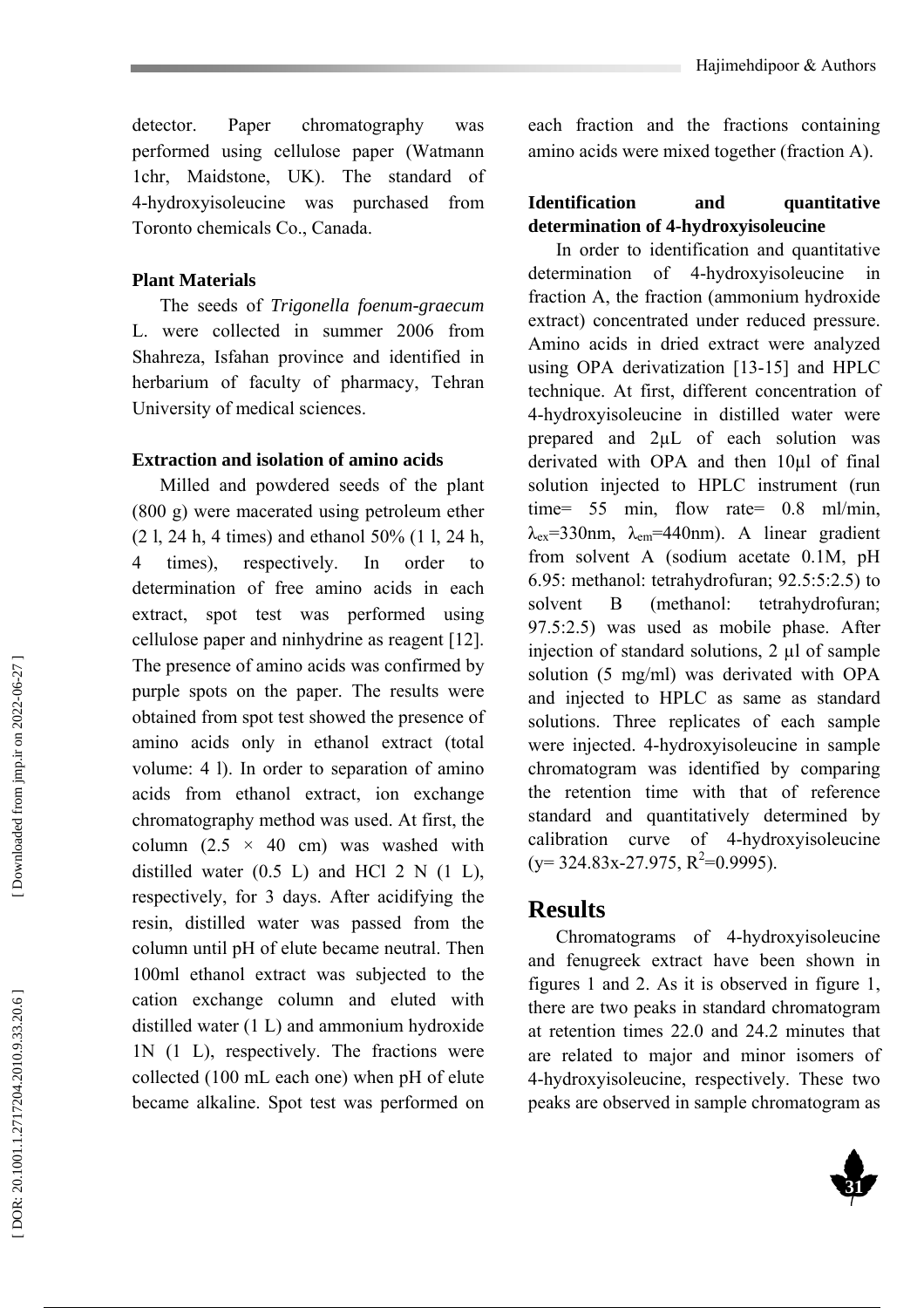well. In different concentrations of standard solutions, major and minor isomers ratios are different, because these two isomers are converted to each other. Because of that sum of two peaks area has been considered as AUC in calibration curve and sample.

Percentage of two isomers in standards and sample solutions has been shown in table 1.



**Fig. 1- HPLC chromatogram of 4-hydroxyisoleucine**



**Journal of Medicinal Plants, Volume 9, Supplement No. 6, Winter 2010 32**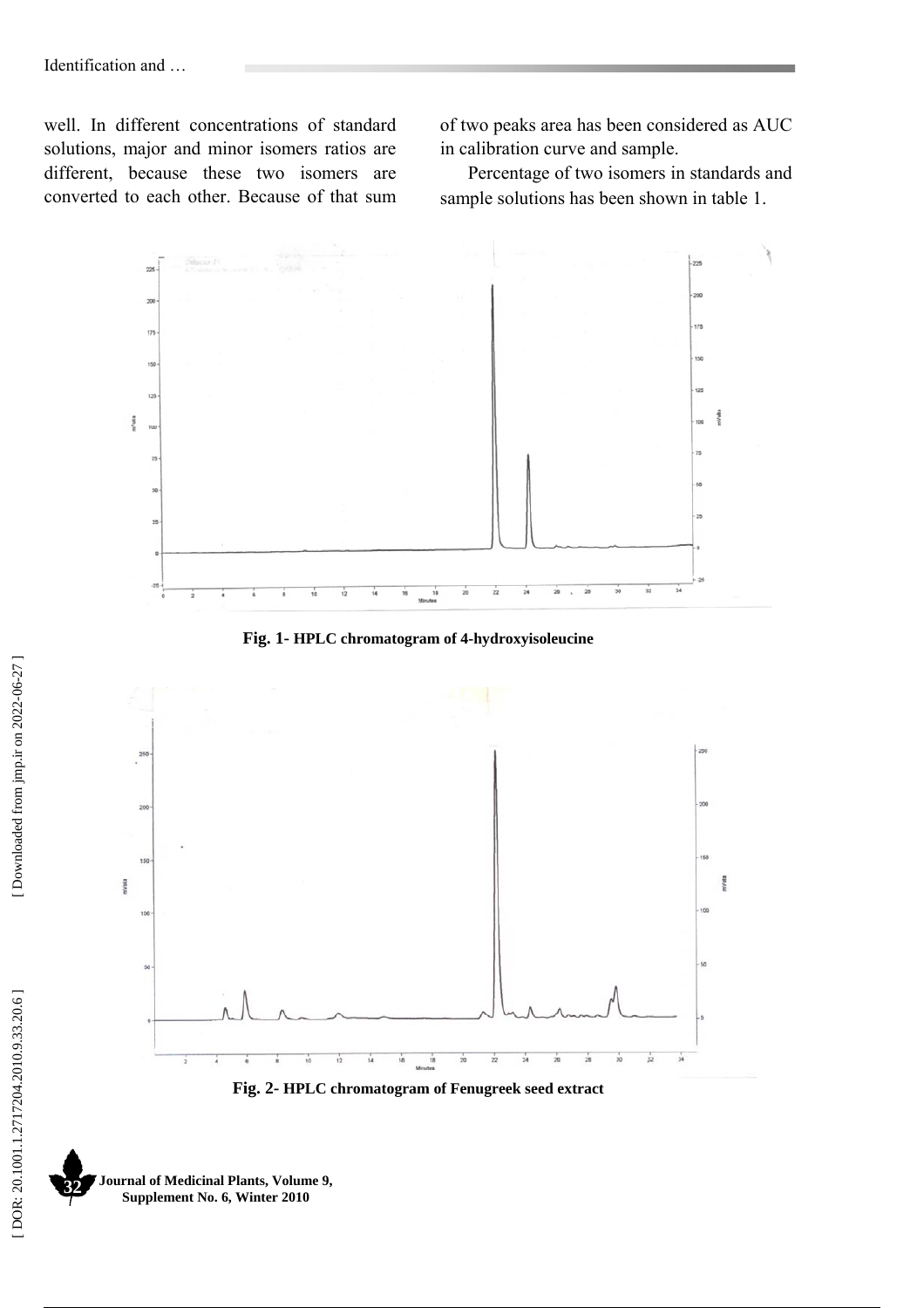| <b>Standard Concentration (mg/ml)</b> | % major isomer | % minor isomer |
|---------------------------------------|----------------|----------------|
| 0.07                                  | 81.8           | 18.2           |
| 0.10                                  | 82.3           | 17.7           |
| 0.20                                  | 74.0           | 26.0           |
| 0.33                                  | 66.0           | 34.0           |
| 0.50                                  | 70.6           | 29.4           |
| 1.00                                  | 64.1           | 35.9           |
| 1.50                                  | 62.0           | 38.0           |
| sample                                | 96.0           | 4              |

**Table 1- Percentage of major and minor isomers in standard and sample solutions**

# **Discussion**

The results obtained from HPLC chromatogram of standard solutions show that percentage of major and minor 4-hydroxyisoleucine isomers are different in each solution. As it is observed in table 1, in standard solutions two isomers of 4-hydroxyisoleucine are converted to each other more than in sample solution. It is may be because of the presence of other compound in the plant extract that prevent to change of major isomer to minor one. Therefore, in quantitative determination of 4-hydroxyisoleucine by HPLC technique, it is not possible to assay major isomer alone. So, it is necessary to use sum of AUC of isomers for plotting calibration curve.

The sample chromatogram shows that about 61% acidic amino acids in fenugreek seeds is 4-hydroxyisoleucine. In the other hand, 4-hydroxyisoleucine is the major acidic amino acid in the plant seeds. Moreover, the results obtained of quantitative determination of 4-hydroxyisoleucine showed the presence of 0.4% the amino acid in the dried plant

seeds. It is considerable amount of the amino acid in the plant collected from Iran compared to those reported from India (0.015%) [8] and Greece (0.2%) [16]. According to the effects of 4-hydroxyisoleucine such as antihyperglycemic and antihyperlipidemic properties, fenugreek can be considered as a herbal remedy in supportive treatment of these disorders. But in order to obtain therapeutic effects of the plant seed, large amount of seed is usually needed that can cause some difficulties such as gastrointestinal upset [1]. Therefore, it is better to de-fat and de-bitterize the seeds and use extract containing amino acids, especially 4-hydroxyisoleucine.

# **Acknowledgement**

The authors wish to thank Pasteur Institute of Iran for cooperating in this project and Medicinal Plants Research Center (MPRC) and Research Council of Tehran University of Medical Sciences for the grant (No. 4239).

## **References**

**1.** Fenugreek seed bioactive compositions and methods for extracting same. United States Patent 7338675.

**2.** Morcos SR, Elhawary Z, Gabrial GN. Protein-rich food mixtures for feeding the